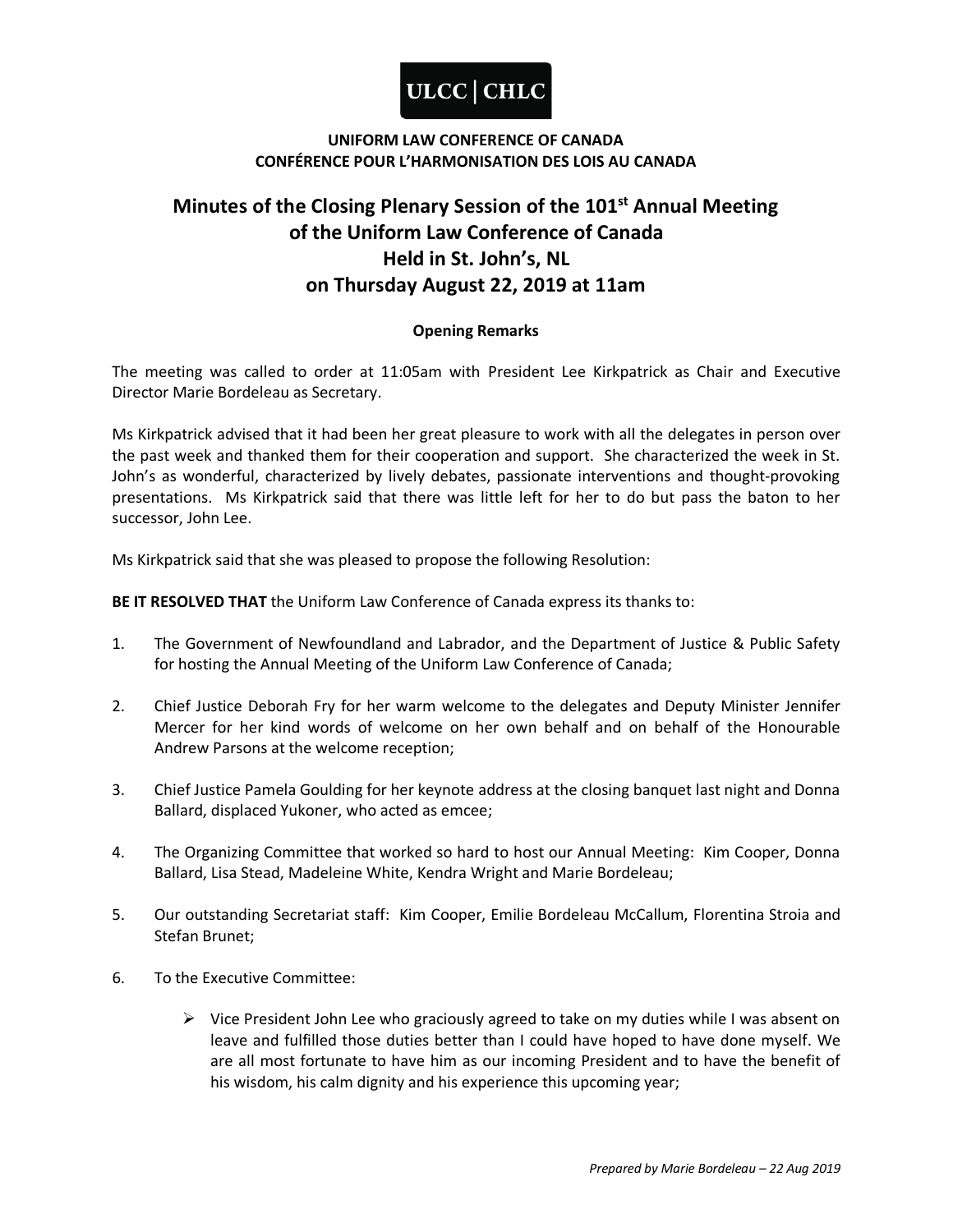

- $\triangleright$  Immediate Past President Manon Dostie who has so graciously done far more than she signed up for and who has shepherded the SPOC Committee to places where no SPOC committee has gone before in addition to acting as my wonderful mentor;
- $\triangleright$  Thomas Ahlfors, who took on the chairmanship of the Civil Section but was prevented by circumstances beyond his control from continuing in that role;
- $\triangleright$  Maria Markatos, who stepped in as Chair, once again, of the Civil Section, for her exemplary work this week and throughout the year, and to Madeleine White for acting as Secretary of the Civil Section this week;
- $\triangleright$  Matthew Hinshaw, Chair of the Criminal Section, and Caroline Quesnel, Secretary of the Criminal Section;
- Joanne Klineberg, Catherine Cooper, Dean Sinclair, Chloe Rousselle and Samantha Hume for so ably taking the helm and steering the Criminal Section through sometimes uncharted waters;
- $\triangleright$  Peter Lown, QC, Chair of the Advisory Committee on Program Development and Management and Chair of the International Committee who taught me the meaning of ACPDM and the amazing work of this committee.
- 7. Clark Dalton, QC, our Projects Coordinator, historian and heart;
- 8. Our unflappable and most adaptable Executive Director, Marie Bordeleau;
- 9. Elizabeth Strange, for chairing the website committee and the committee members, Sarah Dafoe, Clark Dalton, Manon Dostie, Caroline Quesnel, Ian Rennie and Marie Bordeleau;
- 10. Members of the Strategic Plan Oversight Committee, consisting of Manon Dostie, Elizabeth Strange, Russell Getz, Cathy Cooper, Clark Dalton, QC, Lucie Angers, Stephanie O'Connor, Peter Lown, QC, as well as the SPOC's many subgroups for their commitment and enthusiasm;
- 11. The members of the Finance and Budget Committee, consisting of John Lee, Manon Dostie, Peter Lown, QC, Kathryn Sabo, Clark Dalton, QC, Maria Markatos, Matthew Hinshaw and Marie Bordeleau;
- 12. Our esteemed colleagues from the US Uniform Law Commission, President Carl Lisman and Past President Rich Cassidy;
- 13. The interpreters in each Section, Myriam Bureau, Peter Douglas, Dominique Mamet, Krissi Michaud, Kathleen Ratel and Sara Vafaï;
- 14. The audio-visual technicians from LMB Systems, Ryan Nesbitt and Jordan Boyde;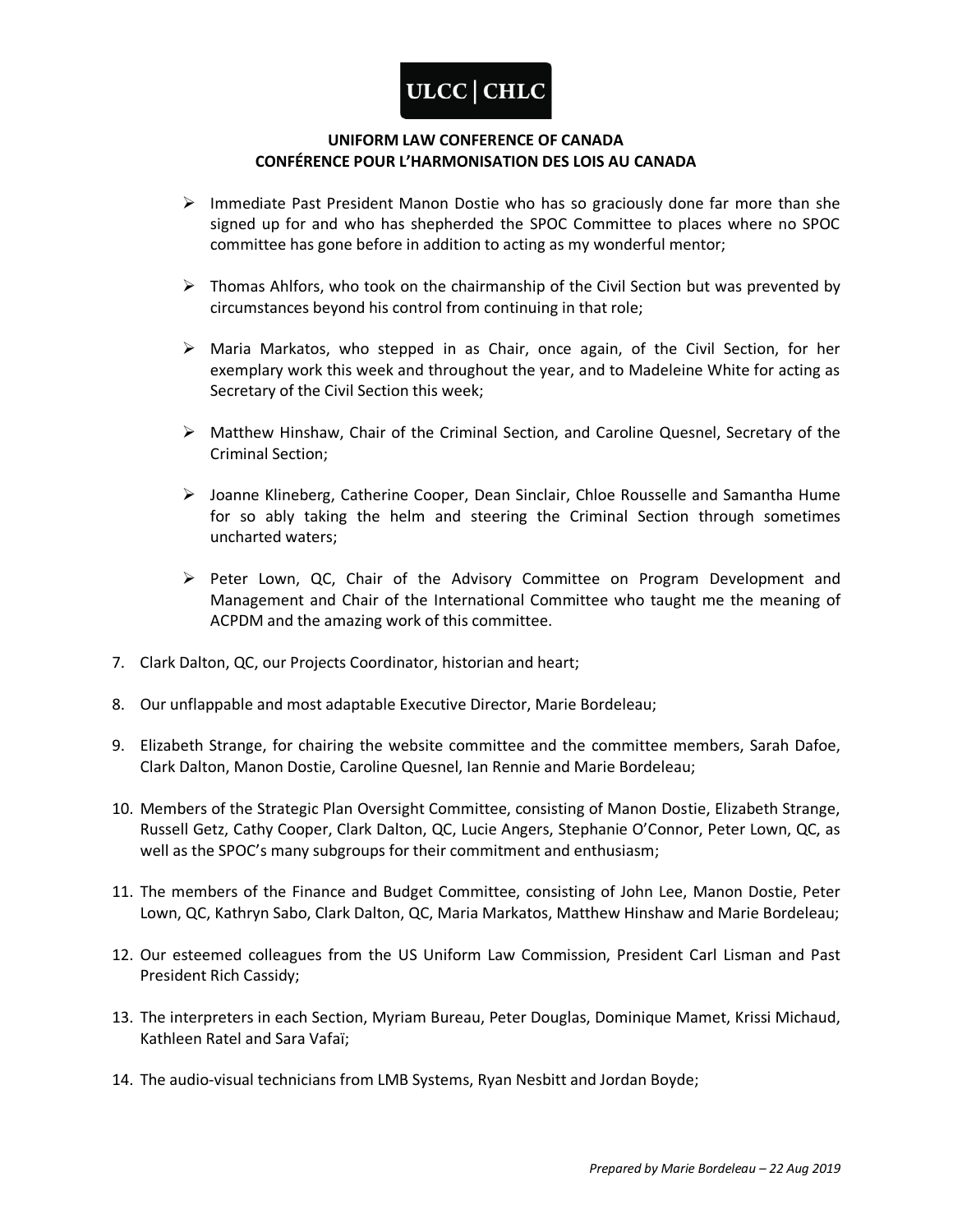

- 15. The staff of the Delta Hotel St. John's Conference Centre;
- 16. Jurisdictional Representatives, delegates, presenters, Chairs, Working Group members and presenters for your work and dedication throughout the year and at this meeting.
- 17. Last of all, my personal thanks to all of you for bearing with me and for forgiving me my trespasses throughout his past five days and for the kindness, consideration and respect you have shown to one another in keeping with the very best traditions of our profession and our conference.

Seconded by Samantha Hulme. The resolution was approved unanimously. The President presented gift cards to the above-named members of the host committee and Secretariat staff for their excellent work in the Secretariat office throughout the week.

### **Report from the Nominating Committee**

The Nominating Committee was struck earlier this week, comprised of Immediate Past President Manon Dostie as Chair and long-time delegates and past presidents, Darcy McGovern, Kathryn Sabo, Russell Getz, Dean Sinclair and Elizabeth Strange. The result of their deliberations being unanimous, Ms Dostie presented the following motion on behalf of the committee:

**THAT** John Lee, currently Vice-President, be nominated for President of the ULCC, and **THAT** Laura Pitcairn be nominated for Vice-President of the Uniform Law Conference of Canada. Seconded by Russell Getz. Motion carried.

### **Report from the Criminal Section**

Joanne Klineberg reported that the 75<sup>th</sup> meeting of the Criminal Section was very successful. New Rules of Procedure were approved, three status reports were received from working groups and 24 resolutions were debated, 17 of which were adopted either in full or with amendments. Several of the resolutions challenged the Section with regard to the scope of their mandate, relating to issues such as recommendations to Attorney Generals to adopt prosecution policies, the direct consequences of a criminal conviction such as prison conditions and discipline in prisons, as well as more ancillary consequences such as appeal rights for permanent residents who are convicted of criminal offences and subject to deportation. Ultimately these resolutions were not adopted but they gave Criminal Section delegates the opportunity to have an in-depth discussion on the Section's mandate, and the importance of having the correct expertise around the table and enough information to debate these issues, as well as possible linkages to the Civil Section, and overall concern for the legitimacy and credibility of the Section and the resolution it adopts. The Steering Committee will continue to explore these issues over the coming year.

Ms Klineberg said that she will chair the Criminal Section for 2019-2020 and announced that the 2020- 2021 Chair of the Criminal Section will be Chloé Rousselle from Québec.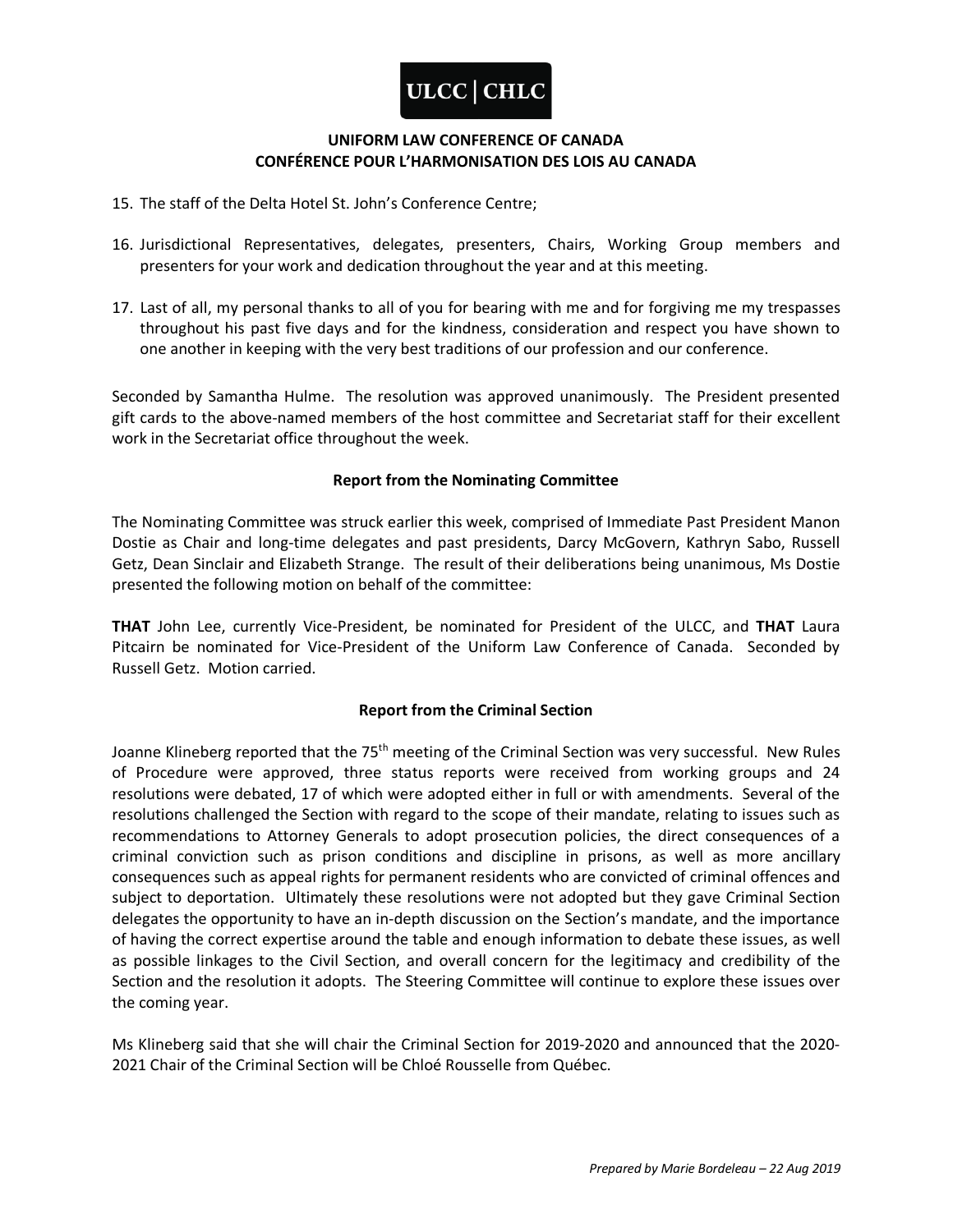

Ms Klineberg thanked Kathryn Sabo for complementing the Newfoundland mitts with a ULCC t-shirt and a ULCC baseball cap; the cap was awarded to Christopher Samuel of the Canadian bar Association, the tshirt went to Professor Anne-Marie Boisvert of Université de Montréal, and the mittens were given to Denise Lightning of the Indigenous Bar Association.

### **Report from the Civil Section**

Maria Markatos said the Civil Section has concluded another successful week of meetings, with participation from provincial, territorial and federal justice departments, law reform bodies and members of the practicing bar, and academia, as well as delegates from the Uniform Law Commission. Our delegates are annually called upon to become experts in a short time frame and in a wide variety of topics and once again they rose to the challenge.

This week the Civil section adopted *Guidelines for Drafting Uniform Legislation Giving Force of Law to an International Convention* as well as 7 Uniform Acts implementing International Conventions, which were revised based on the *Guidelines.* The Civil Section also adopted in principle a Revised *Uniform Testamentary Additions to Trusts Act* to address pour over wills. The Civil Section considered reports on e-wills and the enforcement of judgments and court jurisdiction. Updated reports are expected on these topics in 2020.

The Civil Section also received reports on a Revised *Uniform Informal Public Appeals Act,* the United Nations Convention on Independent Guarantees and Stand-by Letters of Credit and the Convention on the Law Applicable to Certain Rights in Respect of Securities held with an Intermediary. It is anticipated that in 2020, the Civil Section will be asked to adopt Acts with commentaries on these three projects.

The Civil Section was delighted to hear from ULC President Carl Lisman on the work of the Uniform Law Commission and thank him and Rich Cassidy for joining us this week and participating in our meetings.

The joint session received a report on the non-consensual disclosure of intimate images and a draft Act is anticipated for consideration in 2020.

Kathleen Cunningham from the British Columbia delegation is the incoming Chair for the Civil Section for 2019-2020. A selection committee has been struck to find a chair for the year 2020-2021. The Mitt Wit prize was awarded to Arthur Close, Christine Morin received the t-shirt and the cap went to Charles-Henri Laurier.

Ms Markatos thanked all the working groups, working group chairs and everyone that presented this week for all their efforts; Clark Dalton, our project coordinator, for assisting me through this second term; the Executive Committee and ACPDM; he host committee; and all the delegates of the Civil Section for their collegiality and continued enthusiasm for the work of the ULCC.